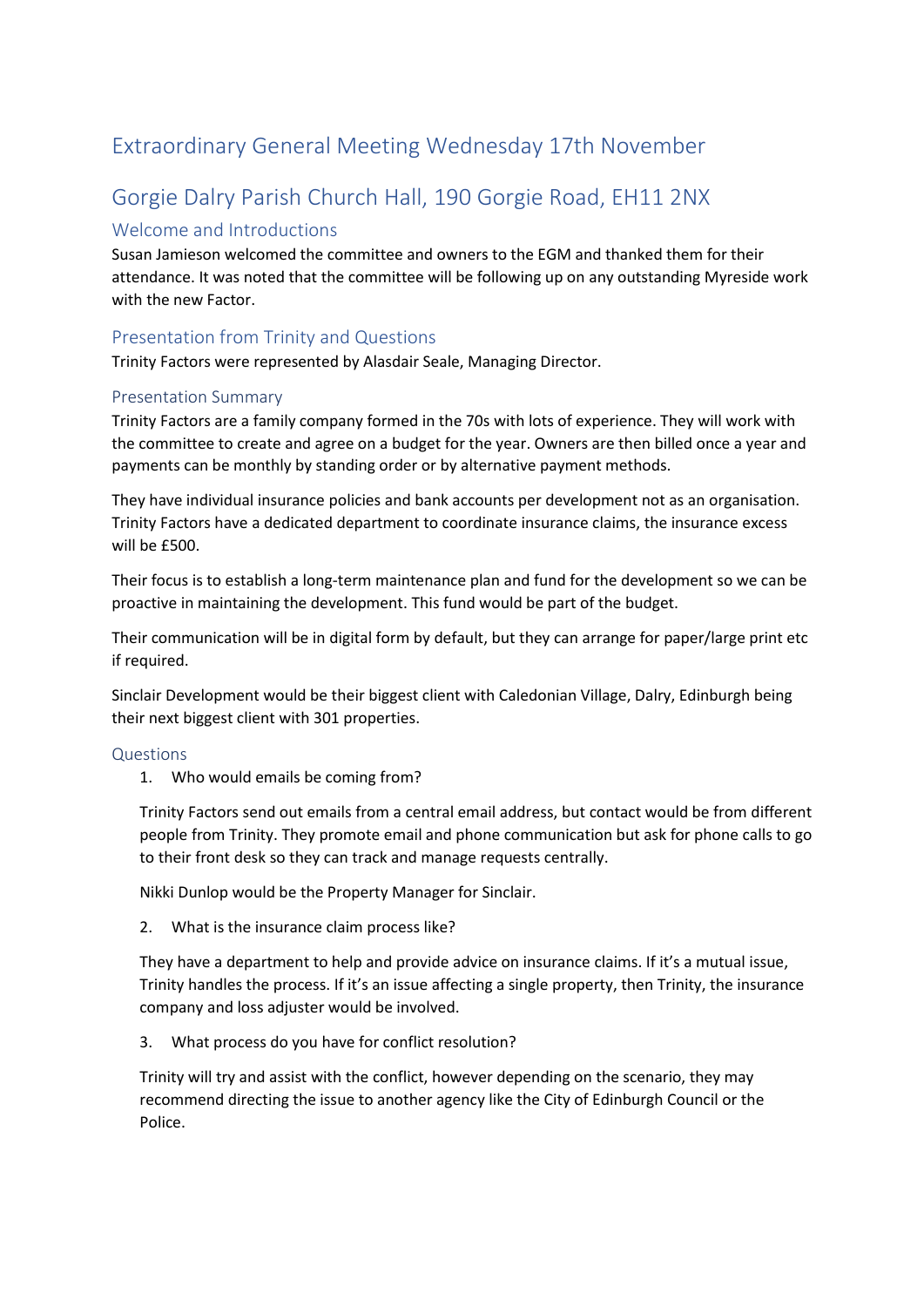### Presentation from James Gibb and Questions

James Gibb Residential Factors were represented by Roger Bodden, Sandra Maitland and Holly Wyatt.

#### Presentation Summary

James Gibb Residential Factors are the second biggest property management company in Scotland, with over 50k properties and 4 offices.

They noted that for Buildings Insurance, Sinclair Development would need to be resurveyed by a chartered surveyor as it's currently underinsured

James Gibb Residential Factors work from a float instead of an advanced billing model. Their reasoning is that advanced billing has a risk of being inaccurately forecasted.

James Gibb Residential Factors provides a Client portal to allow for real time information on insurance and invoice breakdowns.

They invoice quarterly in arrears and have the payment plan options if needed. They would provide welcome packs to owners as part of the onboarding process.

#### Questions

1. What is the insurance claim process like?

The claim process is in house at James Gibb. Holly Wyatt and her team would manage the process from start to end

2. What other developments do James Gibb manage that are similar size to Sinclair?

They have developments of a similar size on Brunswick Road and Slateford Road in Edinburgh.

3. Would James Gibb propose a long-term maintenance plan?

Yes, they would. They'd plan on familiarising themselves with the development for 3/6 months at first with on site inspections and speaking to owners before preparing a long-term maintenance plan.

4. How often would James Gibb be on site?

How often depends on the task. For example, stairwell cleaning would be weekly, grounds maintenance would be twice over Summer and once in Winter and Holly Wyatt would visit monthly.

### Motion to appoint James Gibb or Trinity as Factor

The owner vote for the new factor took place with a total of 70 votes

- 26 proxy and 44 in person (41 attendees covering 44 properties).
- 3 abstentions by proxy and no abstentions on the night
- Total 53 votes for Trinity 15 by proxy, 38 in person
- Total 17 votes for James Gibb 11 by proxy, 6 in person.

#### Trinity Factors will be the new Factor for the Sinclair Development.

Appointment of 2021-22 Sinclair Resident Committee The new Committee was voted in and passed